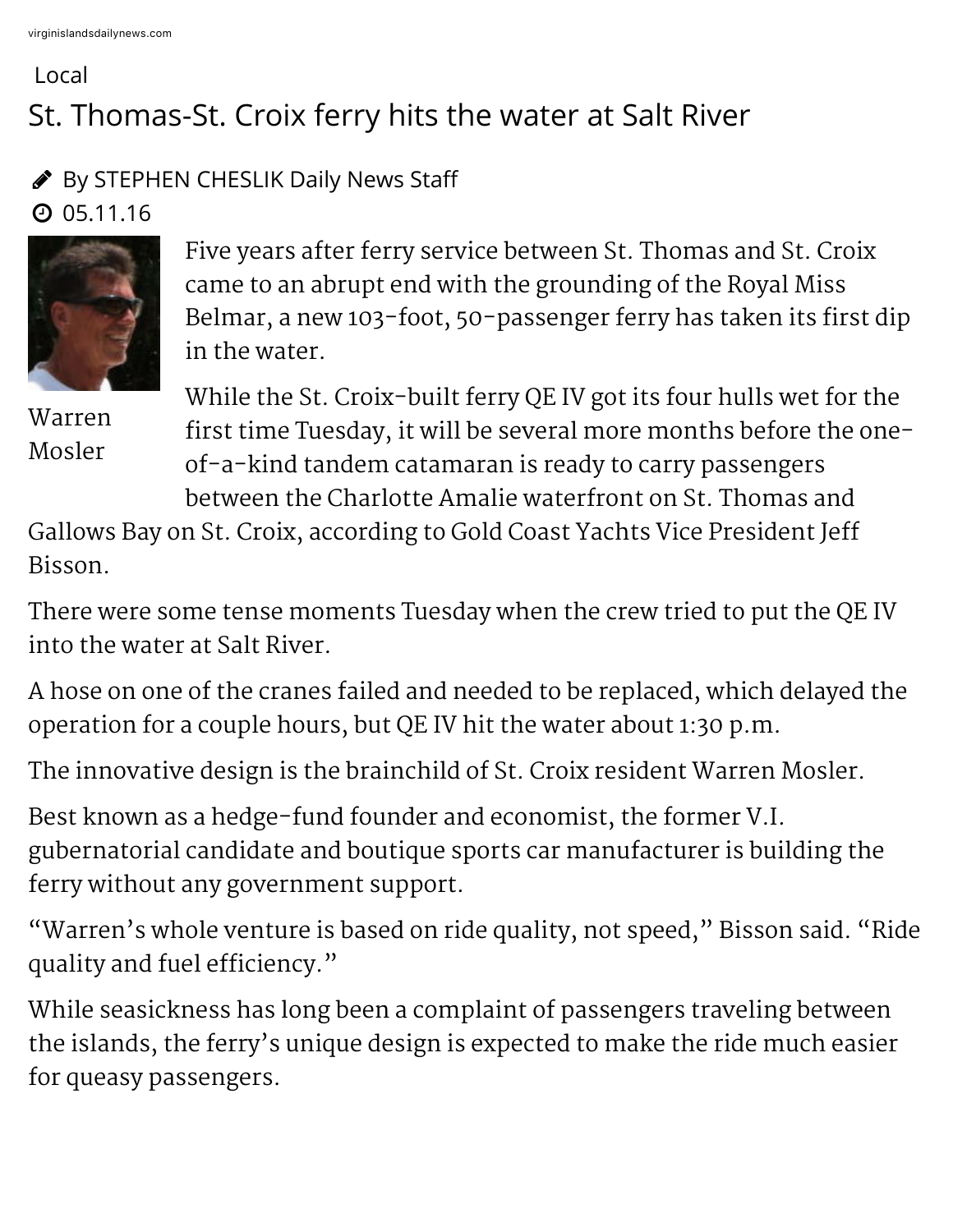"Two years ago I built a 24-foot version with seven foot hulls," Mosler said. "And, we've been driving it around for two years. Anybody who claims they get seasick we put them on it."

"Where when you come to a wave in a normal boat, the whole boat lifts over the wave including the middle section. With this boat, the front section lifts a little bit, but goes back down because there is a space between the two hulls," Mosler said.

"Nobody ever gets sick."

"It won't heave you up in the air, Mosler said. "It will be like riding a bus that is a 100 feet long — like over a sand dune if it had soft tires."

While the initial concept was tested with two dinghies linked with a spare mast, Gold Coast Yachts has already "test flown" the full-size ferry by building computer models.

"We can build the boat in a computer and put it in simulated sea conditions," Bisson said. "We can know where there is a spot to reinforce, or how wave action is transferred through the hull."

The task wasn't without challenges, as nobody has ever built a boat like the QE IV before.

"Nothing like it exists," Bisson said. "Lots of computering for monohulls, but not as much for multihulls. It created some challenges for putting it in."

According to Bisson, the QE IV will "make a 6-foot wave appear like a 3-foot wave. And, of course, a boat of this stature, a 3-foot wave shouldn't have any issue."

Once finished with the computer models, Gold Coast Yachts' 40 employees built the hull out of carbon fiber, making it super strong and light.

"We are one of the leaders in multihull infusion techniques and some other building techniques. A lot of people would like to copy what we do," Bisson said.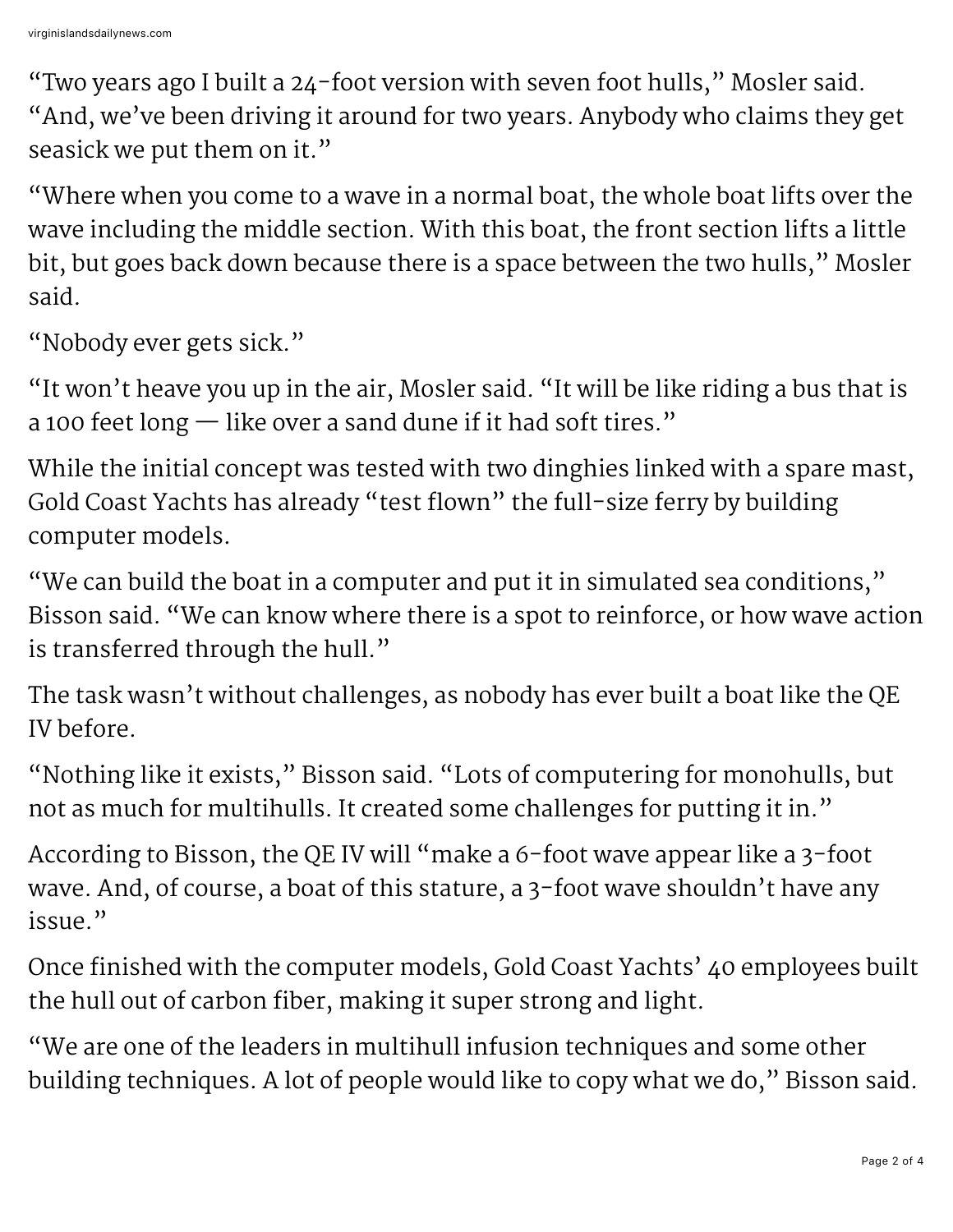After four months of work on their 117th boat, Bisson and Gold Coast Yachts were prepping Monday night for Tuesday's launch, which promised to be one of the biggest challenges of the project.

"The boat is not very heavy, but it is physically large," Bisson said. "There is no single crane on St. Croix that can pick it up at that length and reach the water.

And to even get it in position, the yacht builder had to construct a special dolly to move it.

Perhaps displaying a bit of dark humor, Mosler took the pending launch in stride Monday night.

"At Salt River Marina the water is only 5-feet deep, we will be able to salvage it," he said.

Now in the water, the boat will be outfitted with engines and prepped for sea trials during the first part of June, Bisson said. If it passes all of its trials and Coast Guard inspections, the QE IV should be ready to start taking paying passengers by the end of June, or July, according to Bisson.

According to Mosler, it will cost \$50 for the two-hour trip between the Charlotte Amalie waterfront on St. Thomas and Gallows Bay, St. Croix.

"Were going to try to avoid the islands," Mosler said, jokingly, referring to the Royal Miss Belmar's fate as to why the boat would not be going to Red Hook.

Mosler is confident he can break even. "It doesn't burn much fuel," Mosler said, noting it will make the 42-mile crossing between St. Croix and St. Thomas on only 36 gallons of fuel.

"It will take about 10 people to break even," Mosler said.

As for the name, Mosler won't come out and directly say what or who the boat is named for.